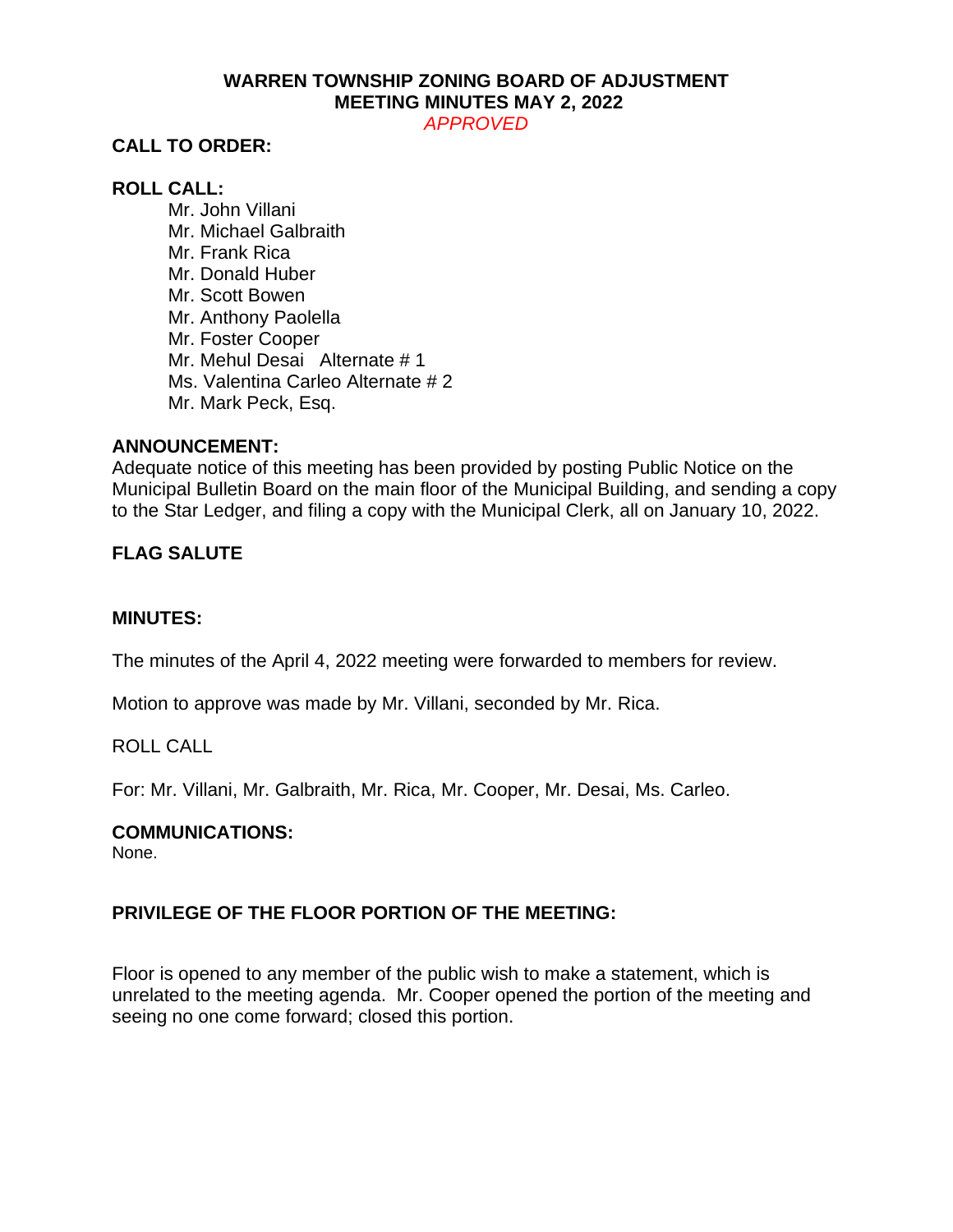**RESOLUTIONS:** CASE BA21-03 Julie Conley Block 76.03 lot 16 Use Variance-Townhomes

Motion was made by Mr. Villani, seconded by Mr. Galbraith.

For: Mr. Villani, Mr. Galbraith, Mr. Rica, Mr. Cooper, Mr.Desai, Ms. Carleo. Against: None.

### **AGENDA CASE APPLICATIONS:**

CASE BA22-03 Daryl Zareva Block 90 lot 14 6 Wilshire Road Variance for FAR, and building coverage for a shed

Ms. Daryl Zareva , along with Mr. John Zareva, came forward and was sworn along with the Township professionals, Mr. John T. Chadwick, the Township Planner, and Mr.Christian Kastrud, the Township Engineer.

Ms. Zareva explained that they have a shed that they got a variance for 34 years ago and it now needs to be replaced. They want to consolidate two sheds and make one larger shed. Ms. Zareva said that the new building would be similar to the structure that is there now. Mr. Chadwick reminded them that it could only be 20 ft. high. She had a picture of it and it was marked Exhibit A-1. The shed will be 15 x 20 ft. The existing one is 10 x 12 ft. The applicant did notice the neighbors and put in the paper.

Mr. Chadwick said they were already over the FAR and this will increase it a little more. They have two sheds now and will consolidate into the one. No trees will be cut. Mr, Peck, the board attorney, said it is a d variance (FAR) and the applicant's should put some testimony on the record. They will be consolidating to one shed from two and there won't be a substantial detriment to neighbors or to the zoning ordinance. Ms. Zareva feels it will make it aestetically more pleasing.

Mr. Cooper asked if any board members had questions or comments. Mr. Cooper asked if any members of the public had questions of the testimony, of had any comments from the public. None were mentioned.

Mr. Cooper said the FAR issue requires a vote of 5 out of 7. The board did not have any issues with the proposal.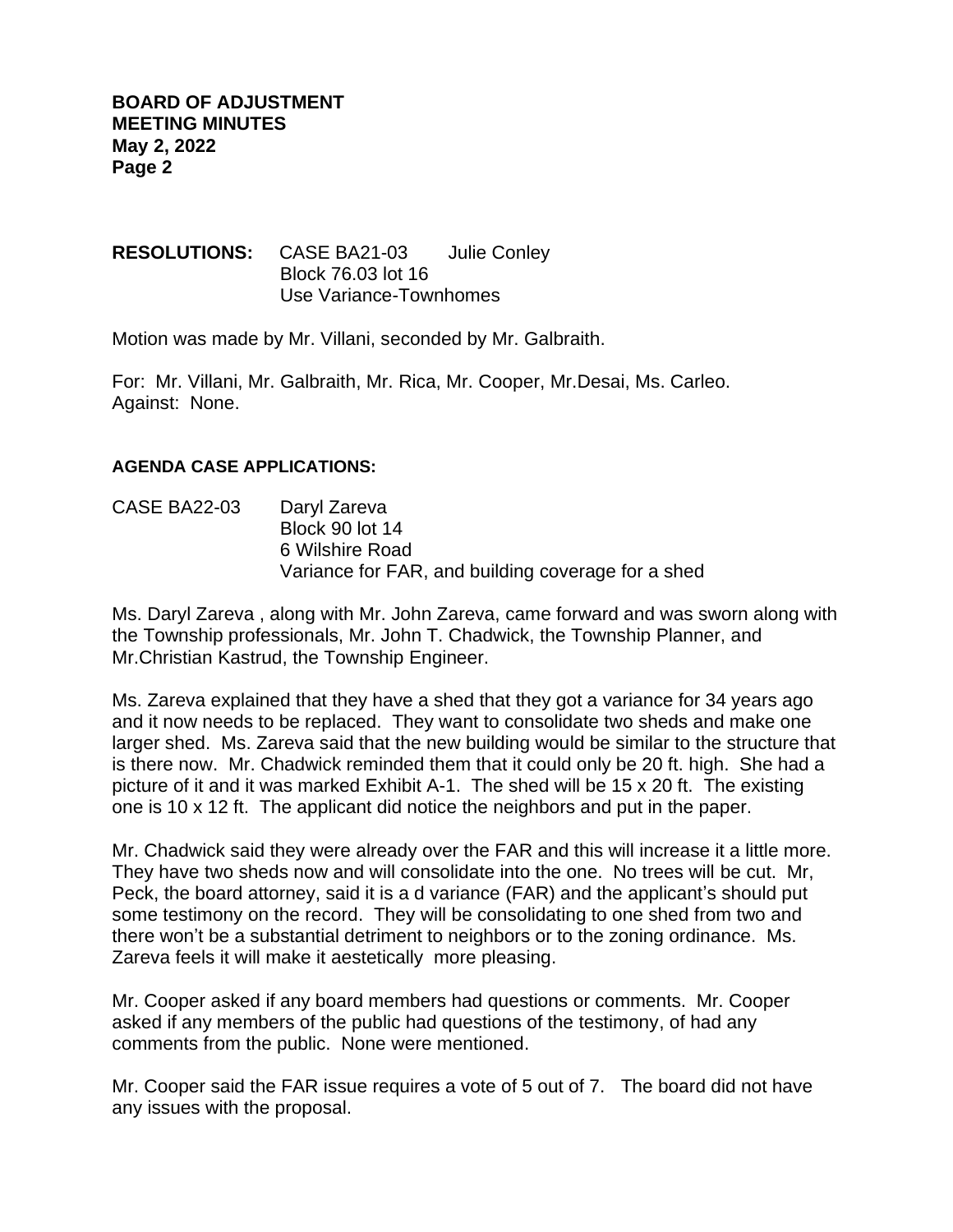### **BOARD OF ADJUSTMENT MEETING MINUTES May 2, 2022 Page 3**

ROLL CALL

A motion was made by Mr. Bowen, seconded by Mr. Villani to approve the application.

For: Mr. Villani, Mr. Galbraith, Mr. Rica, Mr. Huber, Mr. Cooper, Mr. Bowen, Mr. Paolella.

Against: None.

CASE BA22-04 Michael Hoag Block 93 lot 10 18 Old Stirling Road Variance to build new home with variance for lot width and frontage.

Mr. Christopher Flood came forward as attorney, for Mr. Hoag/Merlin Custom, LLC, owner of block 93 lot 10, 18 Old Stirling Road. Mr. Michael Hoag was also present. Mr. Hoag is seeking relief of section 16-8, minimum lot width of 100 ft. within the R-20V zone. The existing lot is 80 ft. The hardship variance is appropriate. There are many lots in the area that are too narrow and some have received variance relief. Mr. Hoag was sworn in along with the township professionals. The variance is needed for this specific variance and advances the purposes of the land use law.

Mr. Chadwick said that most of the lots at the lower end of Old Stirling are around 80 ft. The only recommendation he has is to have a K-turn on the driveway. Mr. Hoag agreed. They propose no trees be taken down. Mr. Kastrud said there is already a soil movement application in engineering for review.

Mr. Bowen asked about the previous house, it was in very poor shape. The house will be around 3200SF. The surrounding properties are all occupied.

Mr. Cooper asked if the board had any other questions. He asked if the public had any questions or comments.

The board members had no issues with the proposal.

ROLL CALL

A motion was made by Mr. Rica, seconded by Mr. Galbraith to approve the application.

For: Mr. Villani, Mr. Galbraith, Mr. Rica, Mr. Huber, Mr. Cooper, Mr.Bowen, Mr.Paolella. Against: None.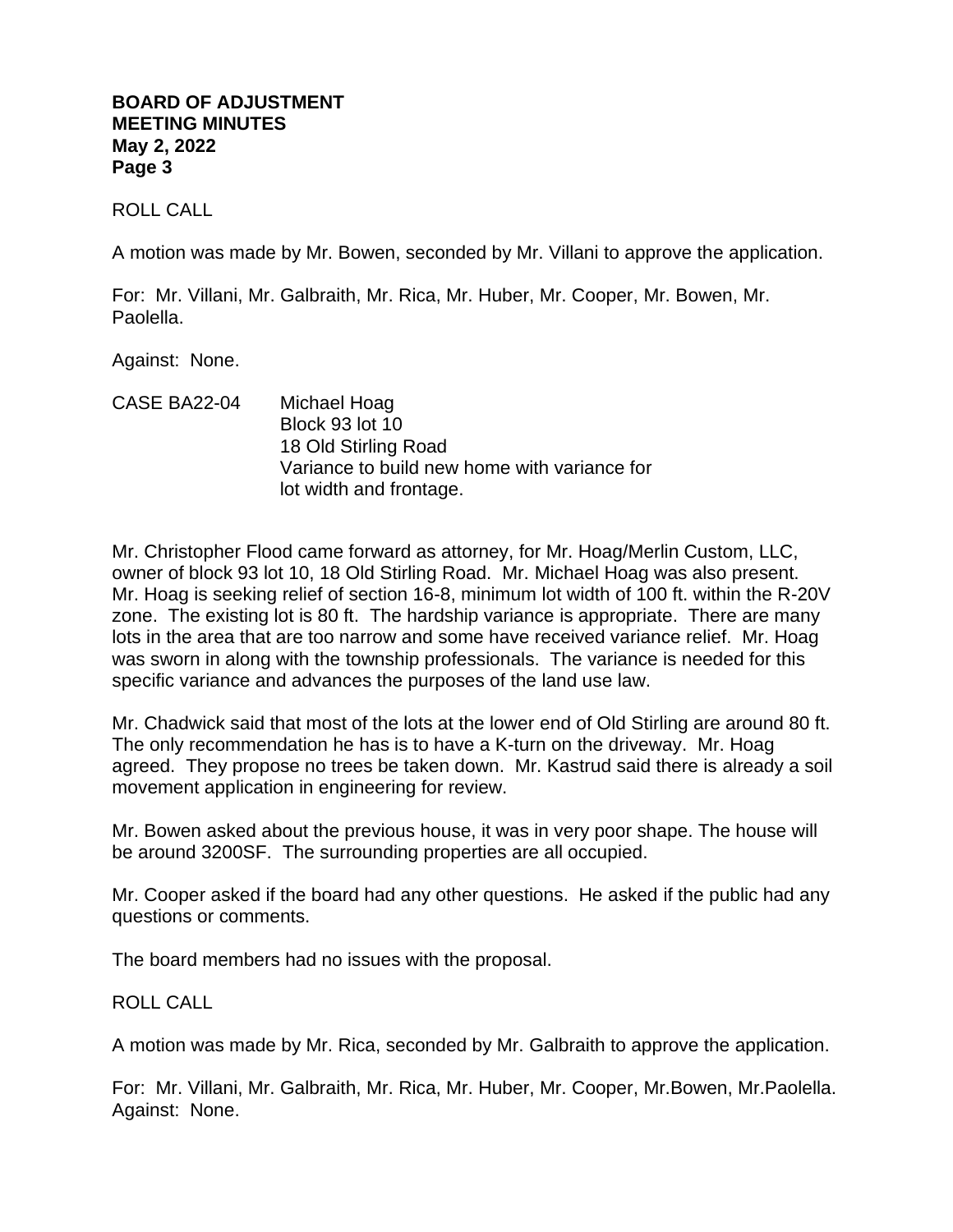### **BOARD OF ADJUSTMENT MEETING MINUTES May 2, 2022 Page 4**

CASE BA 19-07 Maddy Realty LLC Block 212/lot 20.01 Variance Use—Hotel Carried from September 21, 2020, November 2,2020, and December 7, 2020, March 1, and April 5, 2021, June 7, and August 2 2021, October 4, 2021, and March 7, 2022, April 4, 2022 meetings

Mr. Cooper said the board would deliberate and Mr. Peck went over the variances of the application. The variance is for use as a hotel and for the height of the building. Both d variances. Mr. Jay Bohn, attorney for the applicant, Maddy Realty, confirmed it is for a d (1) and a d (6). They are not seeking site plan currently.

Mr. Cooper asked to start deliberation and Mr. Villani said it had been a long hearing with a lot of testimony. He feels it comes down to whether a use variance is necessary or not. He does not believe that applicant met the necessary zoning information needed to approve a use variance in this location. He does not believe the negative and positive criteria are met.

Mr. Cooper asked Mr. Galbraith to weigh in. Mr. Galbraith feels the use is too intense for this site, and there is a lot going on there already.

Mr. Huber also mentioned there was a lot of testimony and there were changes made to the plans during the hearing. He sees the value to the township and the residents. He feels the residents concerned were addressed and were manageable. Some of the concerns are about the existing facility. He felt it did meet the statutory requirements. He also feels they need to support the business community when able to. He mentioned the Opto electronic application earlier that was approved to store hydrogen tanks on the facility. He felt it will benefit the business for that and this would also. All taxes paid by businesses help relieve the burden on residents. On a personal note, Mr. Huber experienced a loss by a drunk driver, and believes a hotel strictly for the use of those already going to be there, weddings, etc. and it provides opportunity to make the right decision and not drive. He feels the property owner has made improvements through the years and he thinks they should support the business.

Mr. Desai said there was a lot of testimony to go through and it meets the requirements for a variance. Ms. Carleo said there have been some charged moments during the case. She feels the applicant has tried to comply with requests for changes by the board. She does agree it gives a safety component not driving while under the influence. It keeps business in town. The master plan wants business friendly downtown.